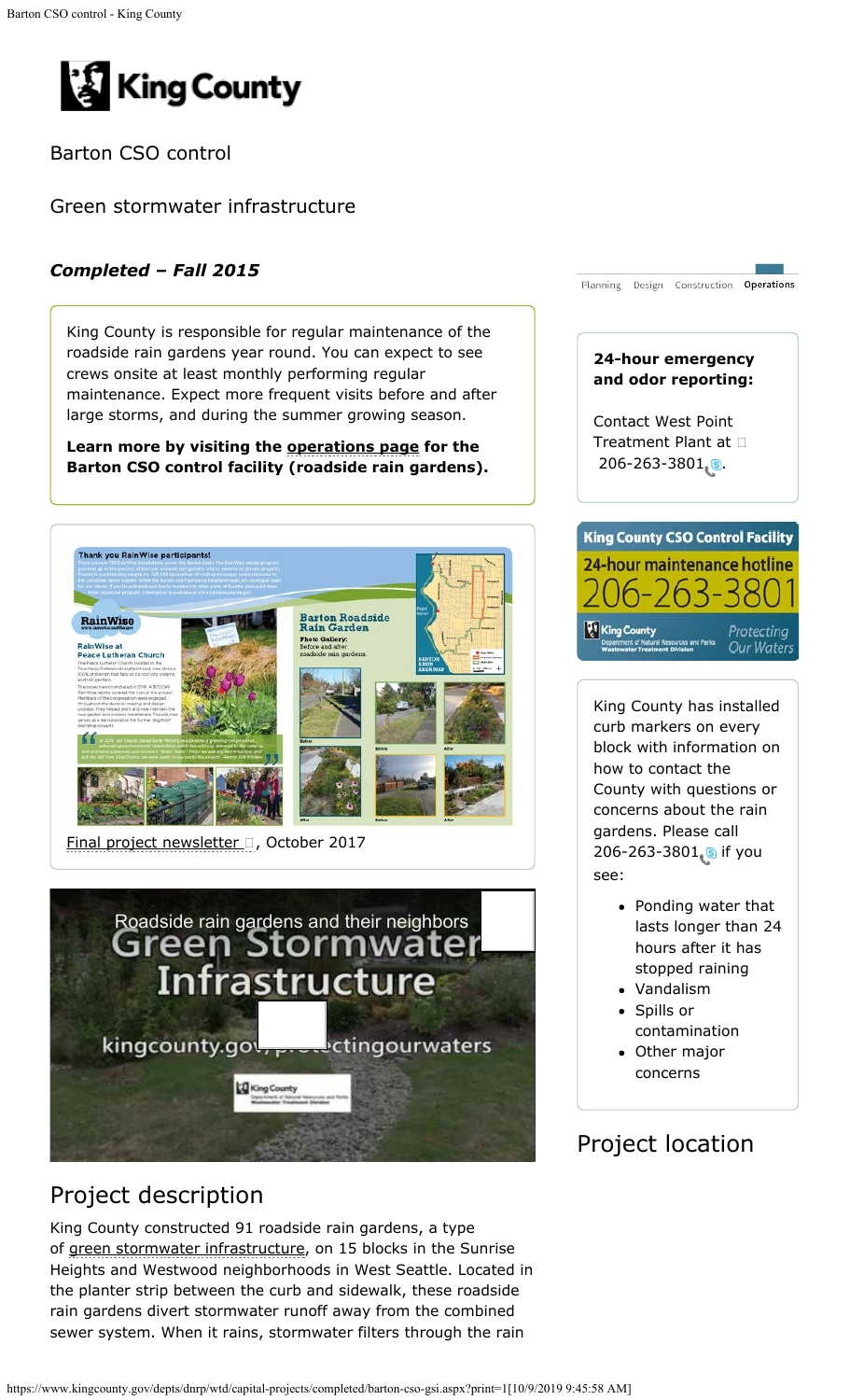garden soil to a drain pipe, which takes the water to a deep well for slow infiltration underground. Keeping stormwater out of the sewer system will reduce CSOs of raw sewage and untreated stormwater into Puget Sound near the recently upgraded [Barton](https://www.kingcounty.gov/depts/dnrp/wtd/capital-projects/completed/barton-street.aspx) [pump station](https://www.kingcounty.gov/depts/dnrp/wtd/capital-projects/completed/barton-street.aspx) and Fauntleroy ferry dock.



*Learn more: view the [Summer 2015 project newsletter](https://www.kingcounty.gov/~/media/depts/dnrp/wtd/capital-projects/COMPLETED/BartonCSO/docs/1508_BartonCSOnews.ashx?la=en)*



If you see a piece of trash, pick it up. Thank you for your ongoing care of the roadside rain gardens in your neighborhood. You are doing your part to protect the health of Puget Sound!



*The Barton CSO Control Project is featured in a video about rain gardens and green stormwater infrastructure (GSI) by [Sightline Institute](http://www.sightline.org/2015/10/28/video-how-you-can-be-part-of-the-stormwater-solution/)*

#### **Find out if a CSO is occurring in Barton**

King County maintains a [real-time notification](https://www.kingcounty.gov/services/environment/wastewater/cso-status.aspx) [page](https://www.kingcounty.gov/services/environment/wastewater/cso-status.aspx) so people can see whether CSO discharges are occurring.

#### **Related content**

[Protecting our waters](https://www.kingcounty.gov/services/environment/wastewater/cso.aspx) (Combined Sewer Overflow Control Program), King County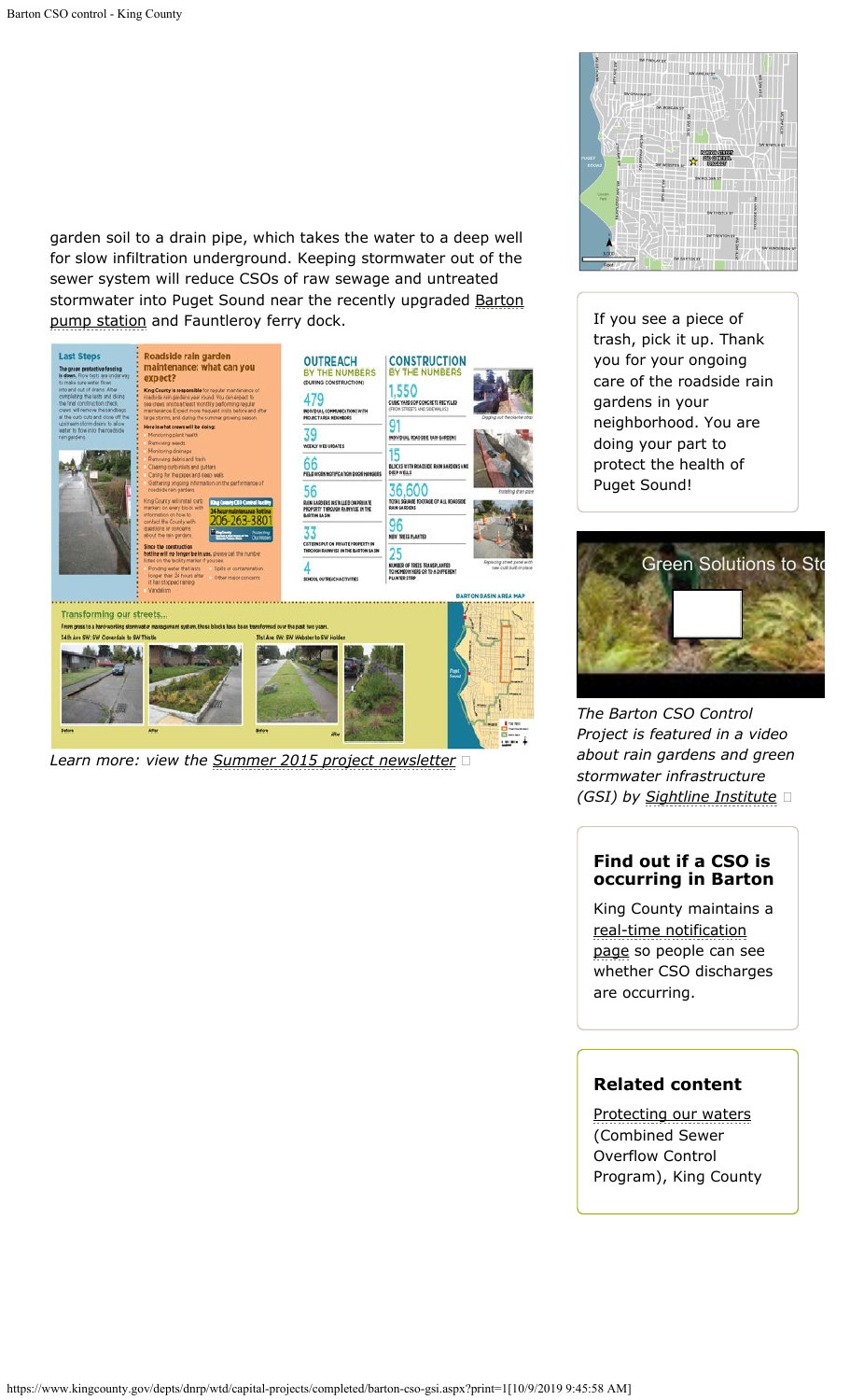

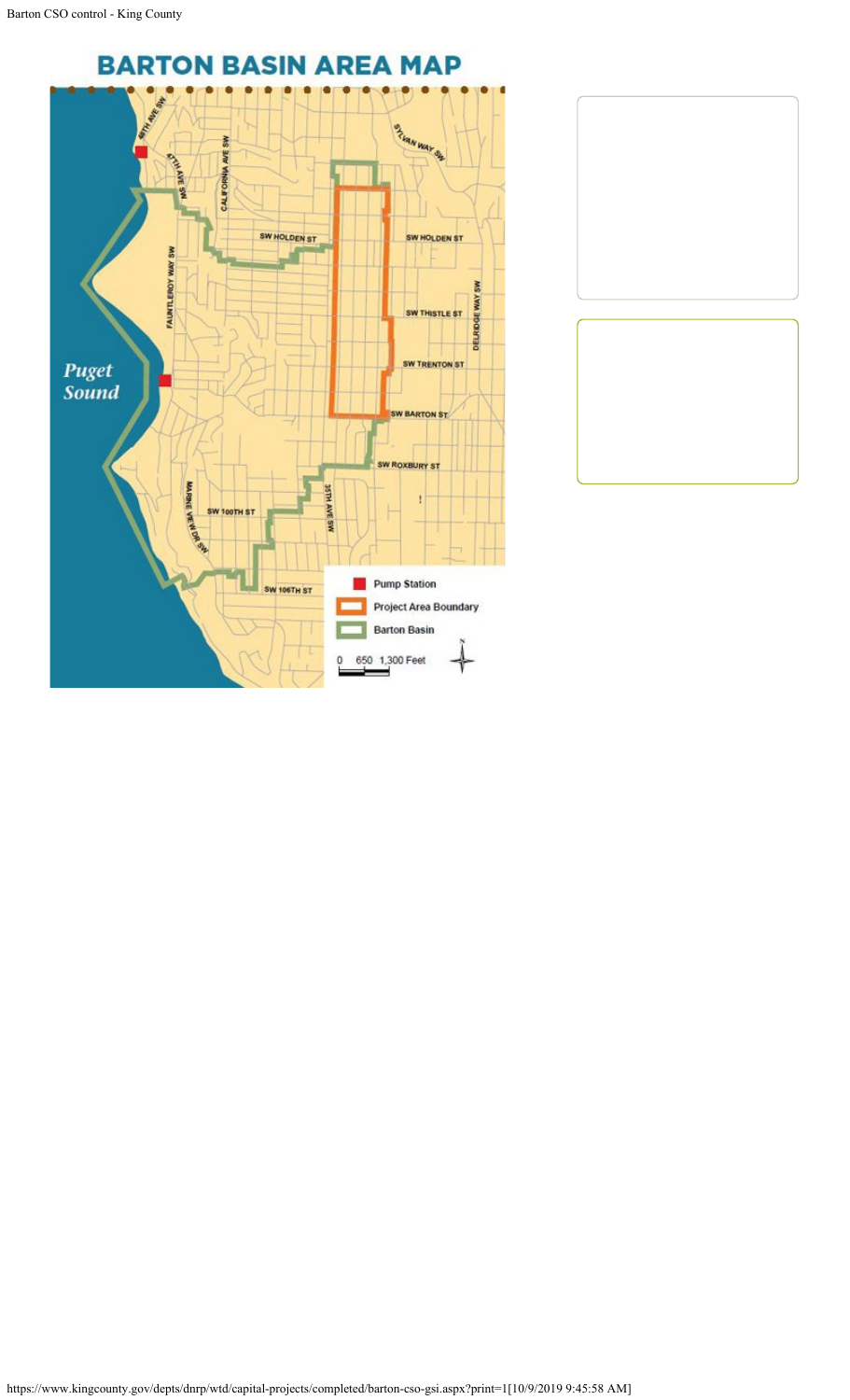

*Source: [summer 2015 newsletter](https://www.kingcounty.gov/~/media/depts/dnrp/wtd/capital-projects/COMPLETED/BartonCSO/docs/1508_BartonCSOnews.ashx?la=en)*

# Library

#### **You can download and view documents (PDF files) using a [PDF Reader](https://www.kingcounty.gov/about/softwareHelp.aspx).**

#### [Project updates](#page-4-0)

- Roadside [rain garden construction complete](https://www.kingcounty.gov/~/media/depts/dnrp/wtd/capital-projects/COMPLETED/BartonCSO/docs/1508_BartonCSOnews.ashx?la=en), Summer 2015 newsletter, August 2015
- [2015 construction season to begin first week of March,](https://www.kingcounty.gov/~/media/depts/dnrp/wtd/capital-projects/COMPLETED/BartonCSO/docs/150210_BartonCSO-update.ashx?la=en) February 10, 2015
- [2014 construction season complete; expect shorter season next year](https://www.kingcounty.gov/~/media/depts/dnrp/wtd/capital-projects/COMPLETED/BartonCSO/docs/09-14/1411_BartonCSOnews.ashx?la=en), Fall 2014 newsletter, November 2014
- [Tree removal on designated blocks begins in early February](https://www.kingcounty.gov/~/media/depts/dnrp/wtd/capital-projects/COMPLETED/BartonCSO/docs/09-14/140127_BartonCSO_TreeRemoval.ashx?la=en), January 27, 2014
- [Major construction to begin late winter](https://www.kingcounty.gov/~/media/depts/dnrp/wtd/capital-projects/COMPLETED/BartonCSO/docs/09-14/1401_WinterNewsletter.ashx?la=en), Winter 2014 newsletter, January 2014
- [Tree transplanting to begin Wednesday, November 6](https://www.kingcounty.gov/~/media/depts/dnrp/wtd/capital-projects/COMPLETED/BartonCSO/docs/09-14/131104_TreeTransplant_BartonCSO.ashx?la=en), November 4, 2013
- [Final design of bioretention swales reflects community input and technical requirements](https://www.kingcounty.gov/~/media/depts/dnrp/wtd/capital-projects/COMPLETED/BartonCSO/docs/09-14/1306_BartonCSOcontrolNews.ashx?la=en), Summer 2013
- [Define refinements and first steps toward construction](https://www.kingcounty.gov/~/media/depts/dnrp/wtd/capital-projects/COMPLETED/BartonCSO/docs/09-14/1303_BartonCSO-GSI_ProjectUpdate.ashx?la=en), March 2013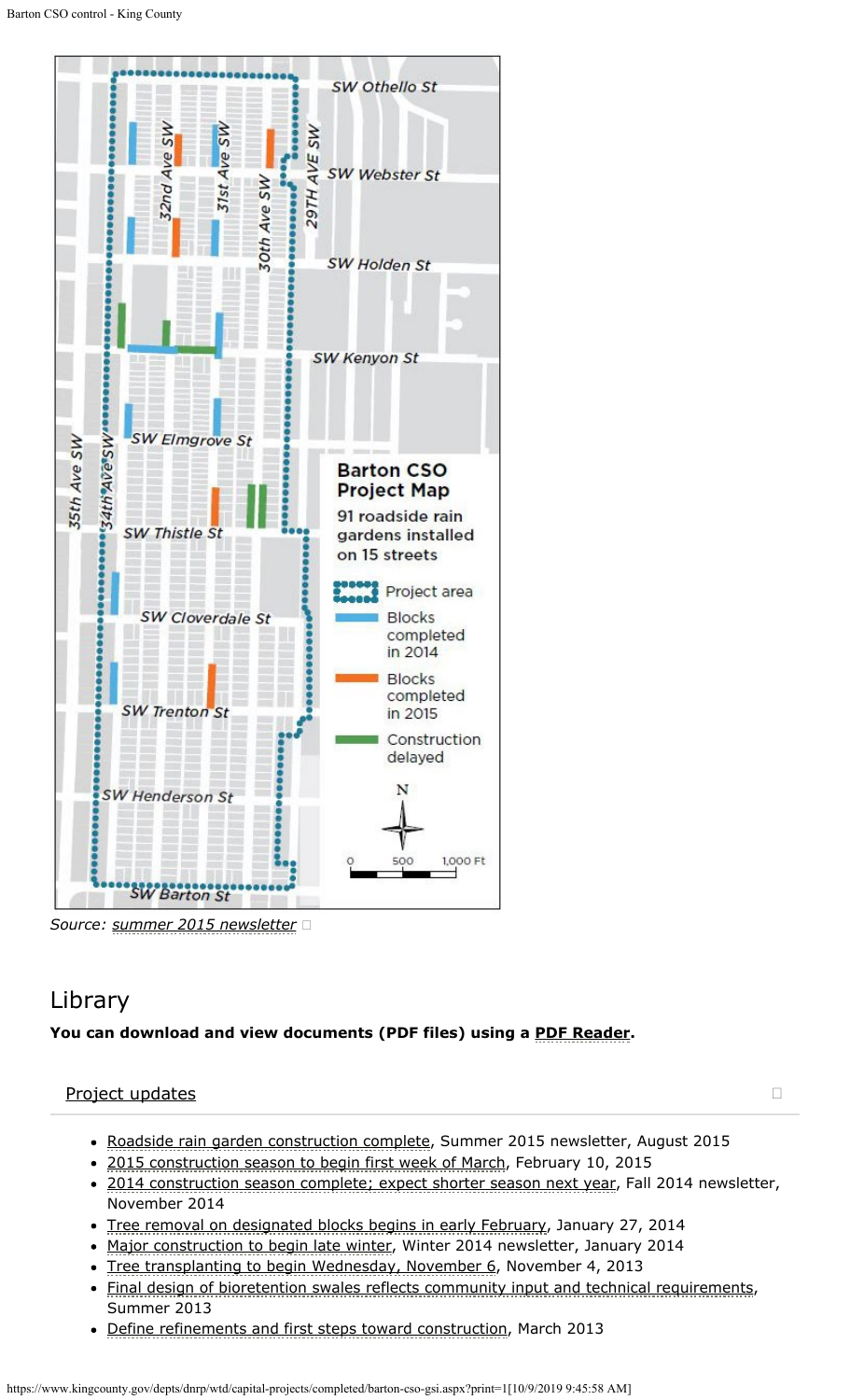- <span id="page-4-0"></span>• [Fall 2012 project update](https://www.kingcounty.gov/~/media/depts/dnrp/wtd/capital-projects/COMPLETED/BartonCSO/docs/09-14/1209_BartonCSO-GSI_Newsletter.ashx?la=en), October 2012
- · [Project update](https://www.kingcounty.gov/~/media/depts/dnrp/wtd/capital-projects/COMPLETED/BartonCSO/docs/09-14/1112_BartonCSO_GSI_Update.ashx?la=en), December 2011
	- o [Barton CSO control project area map](https://www.kingcounty.gov/~/media/depts/dnrp/wtd/capital-projects/COMPLETED/BartonCSO/docs/09-14/1112_BartonGWmap_AREA.ashx?la=en) (Sunrise Heights and Westwood neighborhoods), November 2011
- [Field work notification](https://www.kingcounty.gov/~/media/depts/dnrp/wtd/capital-projects/COMPLETED/BartonCSO/docs/09-14/1111_BartonCSO_GSI_FieldNotice_Nov2011.ashx?la=en), November 2011
- [Project update](https://www.kingcounty.gov/~/media/depts/dnrp/wtd/capital-projects/COMPLETED/BartonCSO/docs/09-14/110906_BartonCSO_GSICommLetter.ashx?la=en) (letter to project area neighbors) and [map](https://www.kingcounty.gov/~/media/depts/dnrp/wtd/capital-projects/COMPLETED/BartonCSO/docs/09-14/1109_BartonCSO_GSImap.ashx?la=en), September 2011
- A State Environmental Policy Act (SEPA) Determination of Nonsignificance (DNS) was issued on May 12, 2011 for this project. Comments were accepted through May 31, 2011. The SEPA DNS and environmental checklist can be [viewed here](https://your.kingcounty.gov/dnrp/library/wastewater/wtd/construction/CSOBeach/Barton/110512_Barton_SEPA_DNS_and_Checklist.pdf).
- · [Field work notification flier](https://www.kingcounty.gov/~/media/depts/dnrp/wtd/capital-projects/COMPLETED/BartonCSO/docs/09-14/1103_FieldWorkNotificationCS0_GSI.ashx?la=en), March 2011. Field work will include soil sampling, installation of groundwater monitoring wells to learn more about seasonal groundwater levels and archaeological surveys.

#### <span id="page-4-1"></span>[Fact sheets](#page-4-1) **Fact sheets**

- [Benefits of bioretention systems](https://www.kingcounty.gov/~/media/depts/dnrp/wtd/capital-projects/COMPLETED/BartonCSO/docs/09-14/1210_BartonCSO_BenefitsBioretentionSystems.ashx?la=en), October 2012, Sally Brown, PhD, University of Washington
- [Fast facts about Barton](https://www.kingcounty.gov/~/media/depts/dnrp/wtd/capital-projects/COMPLETED/BartonCSO/docs/09-14/120621_BartonCSO-GSIFastFacts.ashx?la=en), June 21, 2012
- [Project overview fact sheet](https://www.kingcounty.gov/~/media/depts/dnrp/wtd/capital-projects/COMPLETED/BartonCSO/docs/09-14/1203_BartonCSO-GSI_FactSheet.ashx?la=en), March 13, 2012

#### <span id="page-4-2"></span>[Design development documentation](#page-4-2)

- [A summary of improvements, along with information on plant palettes and trees](https://www.kingcounty.gov/~/media/depts/dnrp/wtd/capital-projects/COMPLETED/BartonCSO/docs/09-14/1401_BartonCSOStreetPlans_11x17.ashx?la=en), January 2014 (18MB)
- **[Existing tree summary and legend](https://www.kingcounty.gov/~/media/depts/dnrp/wtd/capital-projects/COMPLETED/BartonCSO/docs/09-14/130529_KCB_ExistingTreeSummary.ashx?la=en), May 29, 2013**
- [Tree assessment report](https://www.kingcounty.gov/~/media/depts/dnrp/wtd/capital-projects/COMPLETED/BartonCSO/docs/09-14/130426_BartonCSOTreeAssessmentCombined.ashx?la=en), April 26, 2013
- [Geotechnical design report executive summary and figures](https://www.kingcounty.gov/~/media/depts/dnrp/wtd/capital-projects/COMPLETED/BartonCSO/docs/09-14/120612_BartonGeoTechTM_ExecSum.ashx?la=en), June 12, 2012

[Alternatives selection phase \(2007 to 2010\) documentation](#page-5-0)

# Barton and Murray (West Seattle) CSO Control Facilities Plan

King County has developed proposals to control combined sewer overflows (CSOs) at two locations in West Seattle—the Barton and Murray CSO basins. One project is the construction of a new 1.0-million-gallon storage tank on the east side of Beach Drive SW near Lowman Beach Park to control CSOs in the Murray CSO basin. The other is the installation of rain gardens in the right-of-way along 32 to 64 half-blocks in the Sunrise Heights and Westwood neighborhoods east of 35th Avenue SW to control overflows in the Barton CSO basin.



The Barton and Murray Combined Sewer Overflow Control Facilities Plan describes the reasons for these projects, the processes used to develop and evaluate alternatives, and the selection of proposed alternatives to advance for further environmental review. These projects are necessary to control CSOs in compliance with RCW 90.48.480 and WAC 173-245-020 (22).

This plan is submitted in compliance with the first of three compliance schedule dates noted in Section S18 of the [West Point Treatment Plant National Pollutant Discharge Elimination System](https://www.kingcounty.gov/depts/dnrp/wtd/system/npdes.aspx) [Permit](https://www.kingcounty.gov/depts/dnrp/wtd/system/npdes.aspx) (refer to page 53 of permit).

#### **Final Facility Plan, September 2011**

- [Table of contents](https://your.kingcounty.gov/dnrp/library/wastewater/wtd/construction/CSOBeach/TechDocs/FacilityPlans/WS/1109_TOC.pdf)
- <u>[Volume 1. Report](https://your.kingcounty.gov/dnrp/library/wastewater/wtd/construction/CSOBeach/TechDocs/FacilityPlans/WS/1109_V1_BartonMurrayCSOControlFacilityPlan.pdf)</u> <sup>[2]</sup> (46MB)
- <u>[Volume 2. Appendix A](https://your.kingcounty.gov/dnrp/library/wastewater/wtd/construction/CSOBeach/TechDocs/FacilityPlans/WS/1109_V2_BartonMurrayCSOControlFacilityPlan_AppendixA.pdf)</u>  $\Box$  (15MB)
- $\bullet$  [Volume 3. Appendix B-G](https://your.kingcounty.gov/dnrp/library/wastewater/wtd/construction/CSOBeach/TechDocs/FacilityPlans/WS/1109_V3_BartonMurrayCSOControlFacilityPlan_AppendixB-G.pdf)  $\Box$  (15MB)

#### **Draft Facilities Plan, February 2011**

- [Title Page, Table of Contents](https://your.kingcounty.gov/dnrp/library/wastewater/wtd/construction/CSOBeach/TechDocs/FacilityPlans/WS/Draft/TitlePageCertTOC.pdf)
- <u>Volume  $1 \square$ </u> (50.1MB)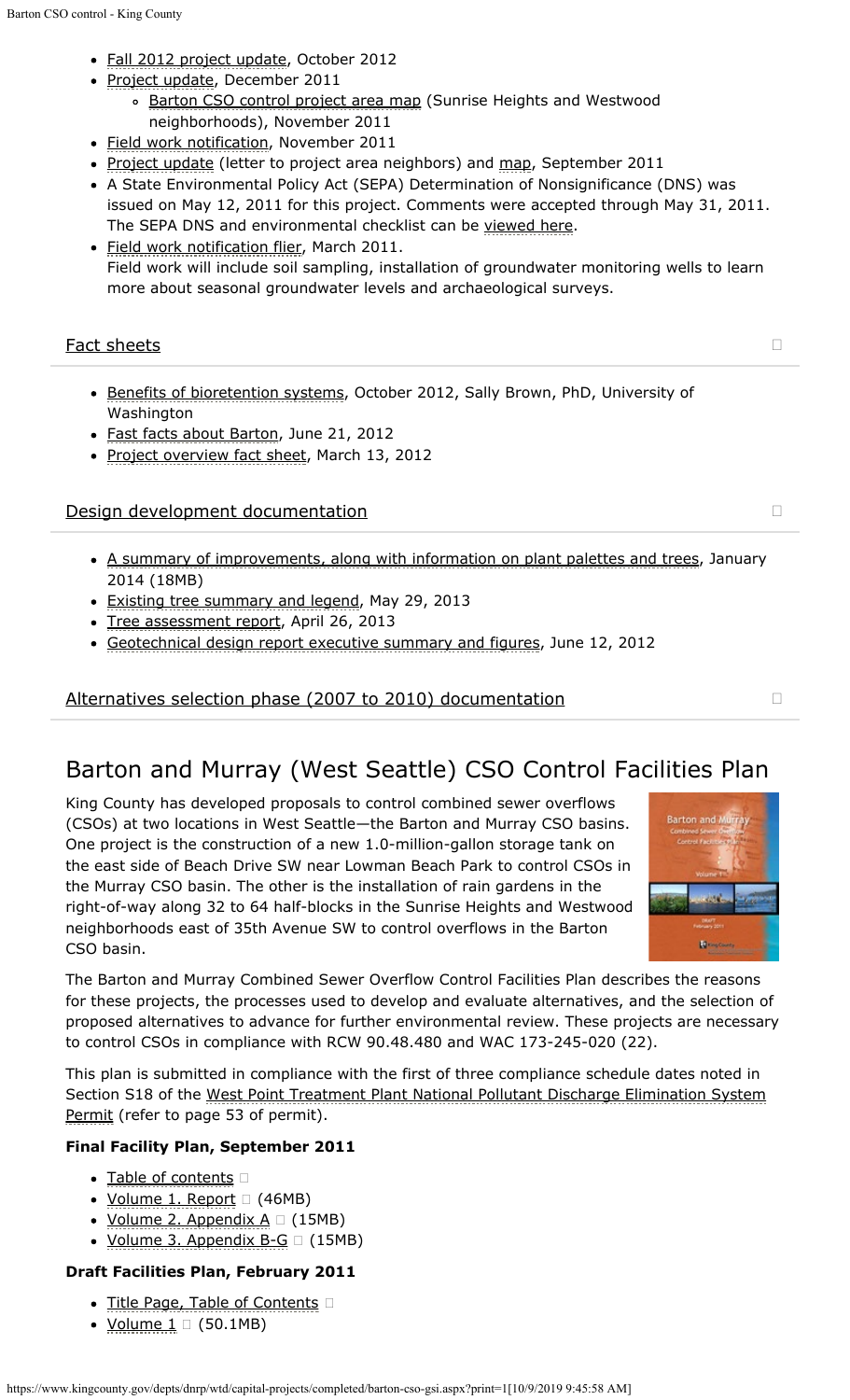- <span id="page-5-0"></span>[Chapter 1. Executive Summary](https://your.kingcounty.gov/dnrp/library/wastewater/wtd/construction/CSOBeach/TechDocs/FacilityPlans/WS/Draft/Ch01_WS.pdf)  $\Box$  (3.2MB)
- $\circ$  [Chapter 2. Introduction](https://your.kingcounty.gov/dnrp/library/wastewater/wtd/construction/CSOBeach/TechDocs/FacilityPlans/WS/Draft/Ch02_WS.pdf)  $\Box$  (3.2MB)
- $\circ$  [Chapter 3. Existing Conditions](https://your.kingcounty.gov/dnrp/library/wastewater/wtd/construction/CSOBeach/TechDocs/FacilityPlans/WS/Draft/Ch03_WS.pdf)  $\Box$  (6.5MB)
- [Chapter 4. Basis of Planning](https://your.kingcounty.gov/dnrp/library/wastewater/wtd/construction/CSOBeach/TechDocs/FacilityPlans/WS/Draft/Ch04_WS.pdf) □
- o [Chapter 5. Methodology for Developing and Evaluating Alternatives](https://your.kingcounty.gov/dnrp/library/wastewater/wtd/construction/CSOBeach/TechDocs/FacilityPlans/WS/Draft/Ch05_WS.pdf)
- ∘ [Chapter 6. Preliminary Alternatives](https://your.kingcounty.gov/dnrp/library/wastewater/wtd/construction/CSOBeach/TechDocs/FacilityPlans/WS/Draft/Ch06_WS.pdf) □ (26.5MB)
- [Chapter 7. Alternatives Evaluation and Selection](https://your.kingcounty.gov/dnrp/library/wastewater/wtd/construction/CSOBeach/TechDocs/FacilityPlans/WS/Draft/Ch07_WS.pdf) (5.2MB)
- $\circ$  [Chapter 8. Proposed Alternative](https://your.kingcounty.gov/dnrp/library/wastewater/wtd/construction/CSOBeach/TechDocs/FacilityPlans/WS/Draft/Ch08_WS.pdf)  $\Box$  (3.7MB)
- [Chapter 9. Financial Analysis](https://your.kingcounty.gov/dnrp/library/wastewater/wtd/construction/CSOBeach/TechDocs/FacilityPlans/WS/Draft/Ch09_WS.pdf)
- o [Chapter 10. Implementation Plan](https://your.kingcounty.gov/dnrp/library/wastewater/wtd/construction/CSOBeach/TechDocs/FacilityPlans/WS/Draft/Ch10_WS.pdf)
- o [Chapter 11. Miscellaneous Requirements](https://your.kingcounty.gov/dnrp/library/wastewater/wtd/construction/CSOBeach/TechDocs/FacilityPlans/WS/Draft/Ch11_WS.pdf)
- $\bullet$  <u>[Volume 2](https://your.kingcounty.gov/dnrp/library/wastewater/wtd/construction/CSOBeach/TechDocs/FacilityPlans/WS/Draft/1102_V2_AppendixA_Draft.pdf)</u>  $\Box$  (14.5MB)
	- Appendix A. Flow Modeling and Calibration Documentation
- $\bullet$  <u>[Volume 3](https://your.kingcounty.gov/dnrp/library/wastewater/wtd/construction/CSOBeach/TechDocs/FacilityPlans/WS/Draft/1102_V3_AppendixB-G_Draft.pdf)</u>  $\Box$  (19.8MB)
	- Appendix B. Alternative Evaluation Summary Documentation
	- Appendix C. Public Involvement Documentation
	- Appendix D. State Environmental Policy Act (SEPA) Documentation
	- Appendix E. Preliminary Geotechnical/Environmental Documentation
	- Appendix F. Cost Data
	- Appendix G. Alternative Risk Registers

This project was initiated to address the following:

- **Revised Code of Washington (RCW) 90.48.480:** This law requires "the greatest reasonable reduction of combined sewer overflows."
- **Washington Administrative Code (WAC) 173-245-020 (22):** "The greatest reasonable reduction' means control of each CSO in such a way that an average of one untreated discharge may occur per year."

#### <span id="page-5-1"></span>[News releases](#page-5-1) and the set of the set of the set of the set of the set of the set of the set of the set of the set of the set of the set of the set of the set of the set of the set of the set of the set of the set of the se

- 
- Jan. 21, 2014 [Construction starts soon on Barton pollution control project in West Seattle](https://www.kingcounty.gov/depts/dnrp/newsroom/newsreleases/2014/January/01-21-barton-meeting.aspx)
- Nov. 27, 2013 King County awards contract for pollution control project in West Seattle
- Aug. 9, 2013 Learn about rain gardens at the Delridge Day Festival Green Zone, Aug. 17
- May 30, 2013 "Yards in the Hood" event sheds light on rain garden beauty and benefits, June 1
- April 11, 2013 Contractor open house to provide information on green stormwater project, May 6
- Oct. 3, 2012 Neighbors' input, technical review guide Barton CSO project design updates
- June 20, 2012 Curbside meetings take Barton CSO project info to West Seattle neighbors, June 23 & 24
- Feb. 1, 2012 Meeting provides green stormwater infrastructure project updates, Feb. 8

### [Green stormwater infrastructure \(GSI\) links](#page-6-0)

Links to other green stormwater infrastructure (GSI) projects and resources locally, regionally and around the country.

### **Local**

- King County
	- [Protecting our waters](https://www.kingcounty.gov/services/environment/wastewater/cso.aspx) (CSO control program)
	- o [Green Stormwater Infrastructure \(GSI\)](https://www.kingcounty.gov/services/environment/wastewater/cso/about/natural.aspx)
	- o [Rain barrel information and resources](https://www.kingcounty.gov/services/environment/stewardship/nw-yard-and-garden/rain-barrels.aspx)
- Seattle Public Utilities  $\Box$ 
	- [Green stormwater infrastructure](http://www.seattle.gov/util/environmentconservation/projects/drainagesystem/greenstormwaterinfrastructure/)
	- [Residential RainWise program](http://www.seattle.gov/util/environmentconservation/projects/drainagesystem/greenstormwaterinfrastructure/residentialrainwise/)
- [Sustainable West Seattle](http://www.sustainablewestseattle.org/)

## **Regional**